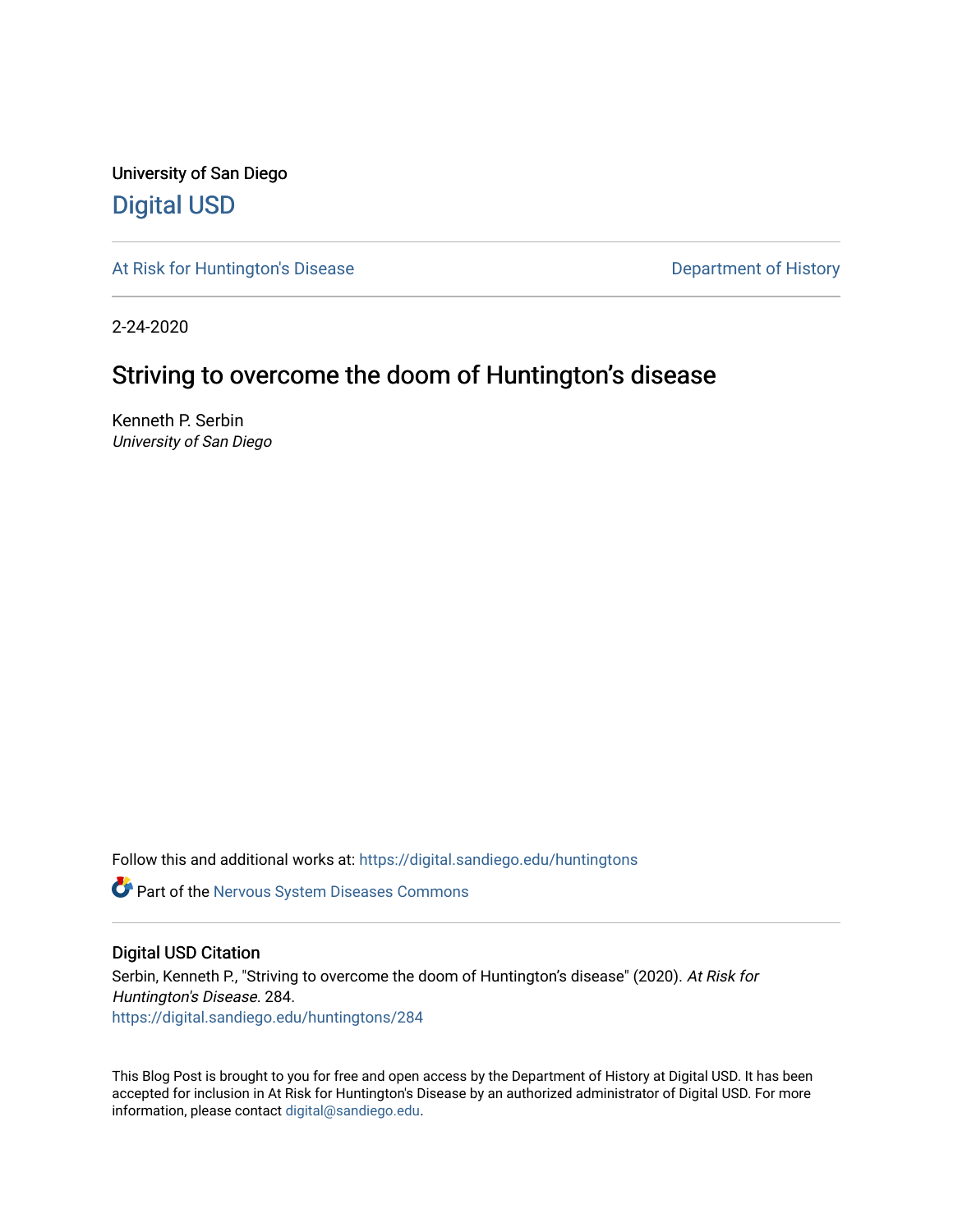# [At Risk for Huntington's Disease](http://curehd.blogspot.com/)

*HD is a genetically caused brain disorder that causes uncontrollable bodily movements and robs people's ability to walk, talk, eat, and think. The final result is a slow, ugly death. Children of parents with HD have a 50-50 chance of inheriting the disease. There is no cure or treatment.*

## Blog Archive

- $\blacktriangleright$  [2021](http://curehd.blogspot.com/2021/) (12)
- $2020(16)$  $2020(16)$
- $\blacktriangleright$  [December](http://curehd.blogspot.com/2020/12/) (1)
- [►](javascript:void(0)) [November](http://curehd.blogspot.com/2020/11/) (3)
- [►](javascript:void(0)) [October](http://curehd.blogspot.com/2020/10/) (1)
- $\blacktriangleright$  [August](http://curehd.blogspot.com/2020/08/) (1)
- $\blacktriangleright$  [July](http://curehd.blogspot.com/2020/07/) (1)
- $\blacktriangleright$  [May](http://curehd.blogspot.com/2020/05/) (1)
- $\blacktriangleright$  [April](http://curehd.blogspot.com/2020/04/) (1)
- $\blacktriangleright$  [March](http://curehd.blogspot.com/2020/03/)  $(3)$
- [▼](javascript:void(0)) [February](http://curehd.blogspot.com/2020/02/) (3)

At [Therapeutics](http://curehd.blogspot.com/2020/02/at-therapeutics-conference-landmark.html) Conference, landmark study of youn... Striving to overcome the doom of [Huntington's](http://curehd.blogspot.com/2020/02/striving-to-overcome-doom-of.html) disease I'm a [Huntington's](http://curehd.blogspot.com/2020/02/im-huntingtons-disease-gene-carrier-at.html) disease gene carrier

at age 60,...

- $\blacktriangleright$  [January](http://curehd.blogspot.com/2020/01/) (1)
- $2019(19)$  $2019(19)$
- $2018(16)$  $2018(16)$
- $2017(14)$  $2017(14)$
- $\blacktriangleright$  [2016](http://curehd.blogspot.com/2016/) (13)
- $\blacktriangleright$  [2015](http://curehd.blogspot.com/2015/) (24)
- $\blacktriangleright$  [2014](http://curehd.blogspot.com/2014/) (24)
- $\blacktriangleright$  [2013](http://curehd.blogspot.com/2013/) (30)
- $\blacktriangleright$  [2012](http://curehd.blogspot.com/2012/) (26)
- $\blacktriangleright$  [2011](http://curehd.blogspot.com/2011/) (33)
- $\blacktriangleright$  [2010](http://curehd.blogspot.com/2010/) (26)
- $-2009(21)$  $-2009(21)$  $-2009(21)$
- $\blacktriangleright$  [2008](http://curehd.blogspot.com/2008/) $(7)$
- $\blacktriangleright$  [2007](http://curehd.blogspot.com/2007/) $(7)$
- $\blacktriangleright$  [2006](http://curehd.blogspot.com/2006/) (4)
- $\blacktriangleright$  [2005](http://curehd.blogspot.com/2005/) (17)

### About Me **GENE [VERITAS](https://www.blogger.com/profile/10911736205741688185)**

View my [complete](https://www.blogger.com/profile/10911736205741688185) profile

HD Links

#### MONDAY, FEBRUARY 24, 2020

# Striving to overcome the doom of Huntington's disease

Usually, I experience a [whirlwind of emotions](http://curehd.blogspot.com/2019/03/we-can-now-fear-huntingtons-disease.html) during and especially immediately after the annual Huntington's Disease Therapeutics Conference, held in Palm Springs, CA.

This year, however, intensifying my advocacy in what I call the "HD movement," I feel that I've reached another level of engagement. Paradoxically, at the same time, I feel that I've attained greater calm and insight regarding the disease and its impact on the community.

After my <u>[last article](http://curehd.blogspot.com/2020/02/im-huntingtons-disease-gene-carrier-at.html)</u> – on the pathbreaking scientific evidence suggesting how and why the HD age of onset varies widely and how I've reached 60 healthy – I've read stories in Facebook HD groups confirming that variability.

Some pointed to extremely early, very tragic onset, but others resonated with my (very fortunate) situation of having gone more than a decade beyond the point of my mother's first symptoms. Significantly, scientists are seeking ways to use the biological mechanisms behind delayed onset to produce treatments.

As I pondered those more optimistic scenarios, I thought: "Does HD have to be only a story of doom?"

Clearly, in many instances, it still *is*.

On February 19, at the packed, moving [screening](https://www.sandiego.edu/news/detail.php?_focus=75539&fbclid=IwAR3D4y4ybv5srfsXRoUIKcPjIX97TIGLf0233YQF3vAnJE2WaZq-NjvY50Y) of the HD documentary *Dancing at the Vatican* at my university, one HD family member recalled how, out of ignorance, both a parent and a grandparent had been kept in a straightjacket.

However, the collective celebration of the film's portrayal of Pope Francis' historic audience with HD families in Rome also demonstrated how far the HD cause has come. Thanks to Francis – but also to thousands of family members and advocates around the world – HD is ["hidden no more."](https://hddennomore.com/)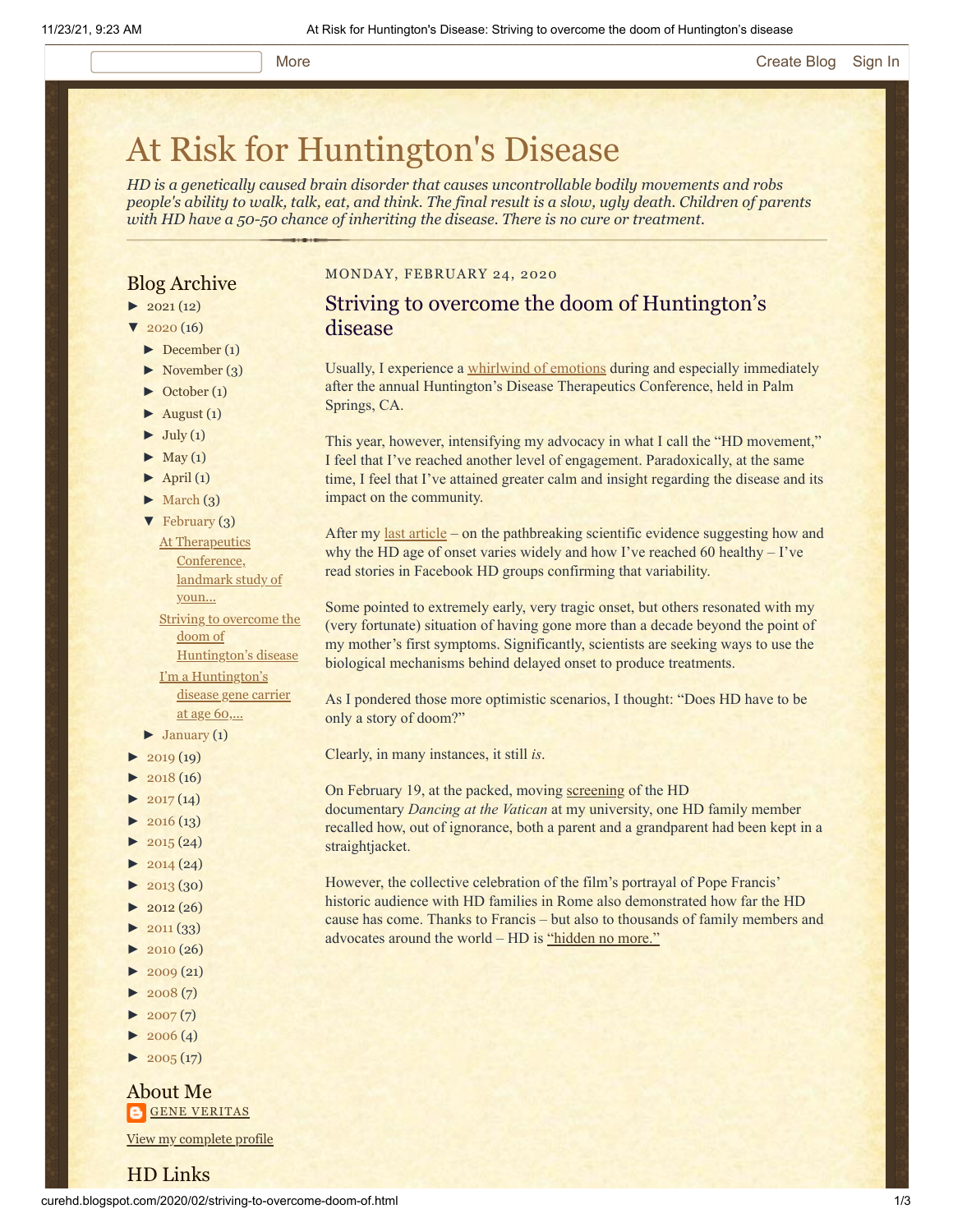11/23/21, 9:23 AM At Risk for Huntington's Disease: Striving to overcome the doom of Huntington's disease

[Huntington's](http://www.hdsa.org/) Disease Society of America [International](http://www.huntington-assoc.com/) Huntington **Association** [Huntington's](http://hddrugworks.org/) Disease Drug **Works** [Huntington's](http://www.hdlighthouse.org/) Disease **Lighthouse [Hereditary](http://www.hdfoundation.org/) Disease** Foundation [Huntington's](http://www.hdac.org/) Disease Advocacy Center Thomas [Cellini Huntington's](http://www.ourtchfoundation.org/) **Foundation** HDSA Orange County (CA) **[Affiliate](http://www.hdsaoc.org/)** HD Free with [PGD!](http://www.hdfreewithpgd.com/) [Stanford](http://www.stanford.edu/group/hopes/) HOPES Earth Source [CoQ10,](http://www.escoq10.com/) Inc.

# HD Blogs and Individuals

Chris Furbee: [Huntingtons](http://www.huntingtonsdance.org/) **Dance** Angela F.: Surviving [Huntington's?](http://survivinghuntingtons.blogspot.com/) Heather's [Huntington's](http://heatherdugdale.angelfire.com/) Disease Page



*A life-size stand-up poster of Pope Francis at the February 19 screening of* Dancing at the Vatican *at the University of San Diego (photo by Gene Veritas)*

#### **How far we've come**

An illuminating panel discussion at the screening illustrated how awareness has grown on all fronts. The presence of representatives from four biotech sponsors underscored the growing commitment to discover effective treatments.

The evening of February 21, the mother of a young man who died of juvenile HD left me a voicemail. She spoke of how the near-20-year struggle to care for her son led her to develop bipolar disorder and PTSD.

That sounds devastating. However, she also reminded me of an important trend in the HD community, in which the affected are no longer referred to as "HD people" but as "people with HD."

"You're not Huntington's disease," she said. "How could I ever look at my son and think, 'disease?'"

At this evening's opening of the 15th Annual HD Therapeutics Conference, sponsored by [CHDI Foundation, Inc.,](https://chdifoundation.org/) I will have renewed hope for the development of effective treatments. As understanding of the disease has evolved, so have the approaches to achieving those treatments.

On February 27, conference attendees will hear a report on a clinical study investigating RG6042, the gene-silencing drug also currently under evaluation in a [Phase 3 clinical trial](https://vimeo.com/372696995) run by [Roche](https://www.roche.com/).

If successful, that trial will have produced the first treatment to slow, halt, and perhaps even reverse HD.

*That* could signal the end of doom for tens of thousands of HD-affected families around the world.